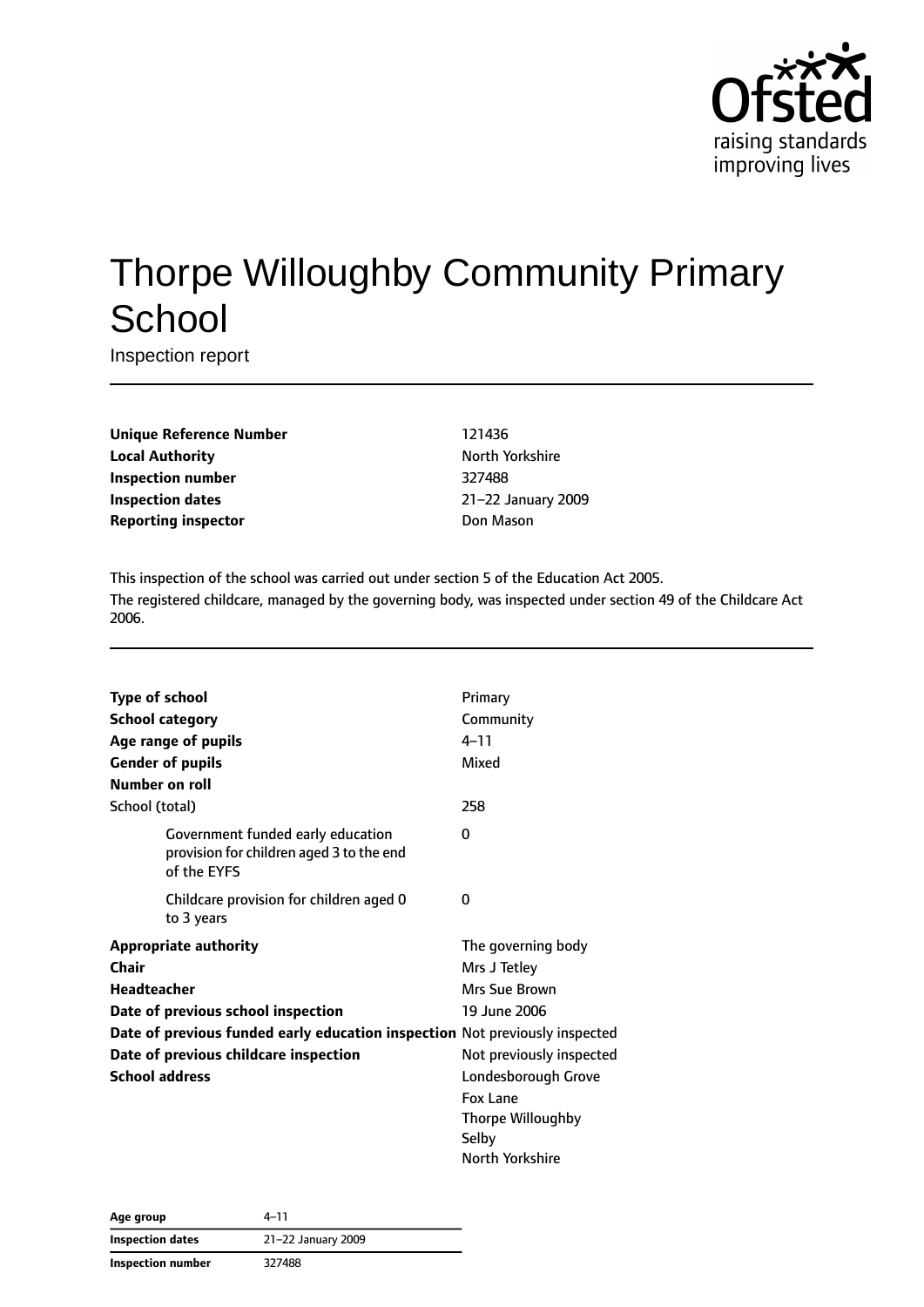**Telephone number** 01757 703996 **Fax number** 01757 703996

YO8 9NX

| Age group                | 4-11               |  |  |
|--------------------------|--------------------|--|--|
| Inspection dates         | 21-22 January 2009 |  |  |
| <b>Inspection number</b> | 327488             |  |  |

 $\sim$  $\overline{\phantom{0}}$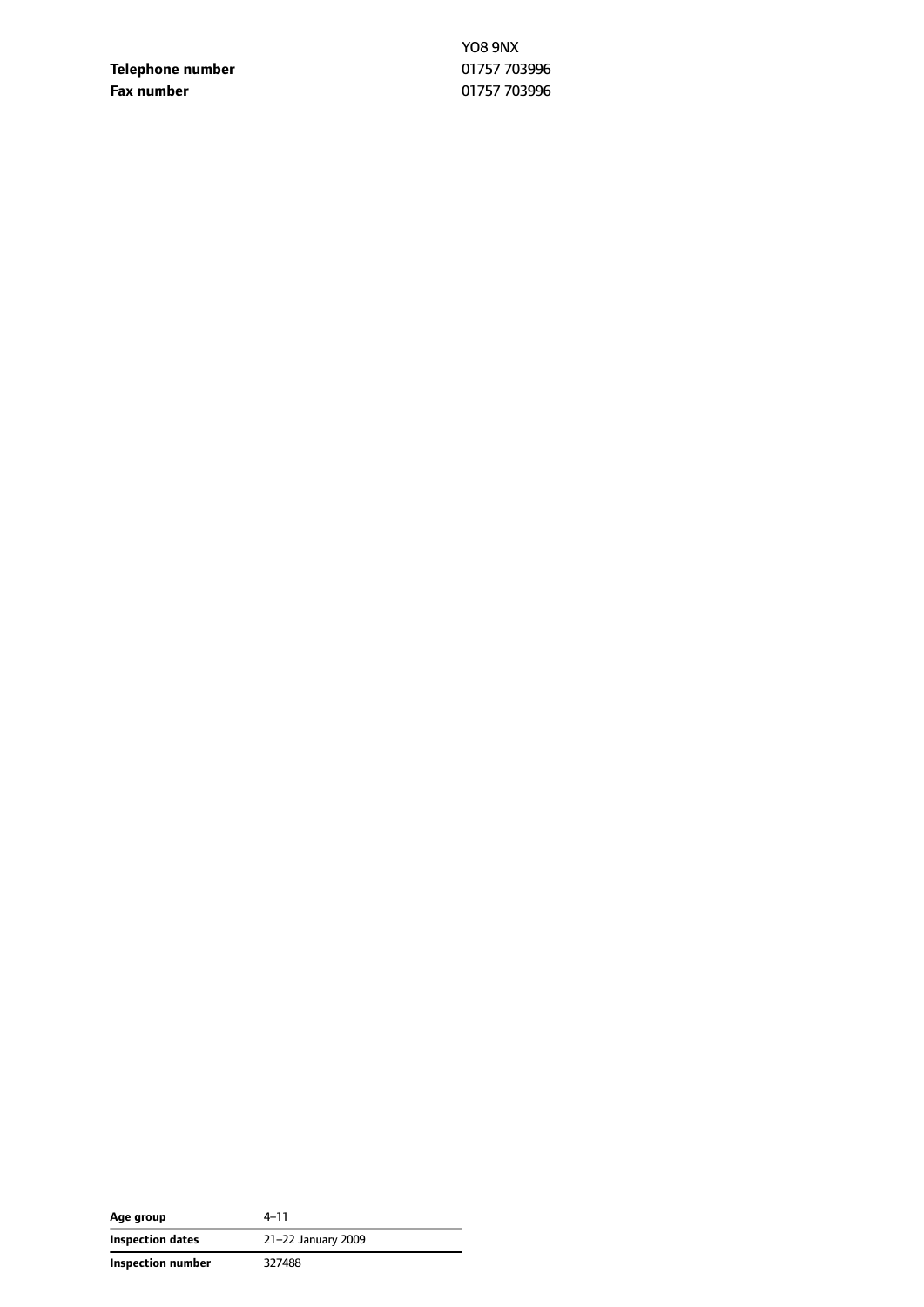.

<sup>©</sup> Crown copyright 2009

Website: www.ofsted.gov.uk

This document may be reproduced in whole or in part for non-commercial educational purposes, provided that the information quoted is reproduced without adaptation and the source and date of publication are stated.

Further copies of this report are obtainable from the school. Under the Education Act 2005, the school must provide a copy of this report free of charge to certain categories of people. A charge not exceeding the full cost of reproduction may be made for any other copies supplied.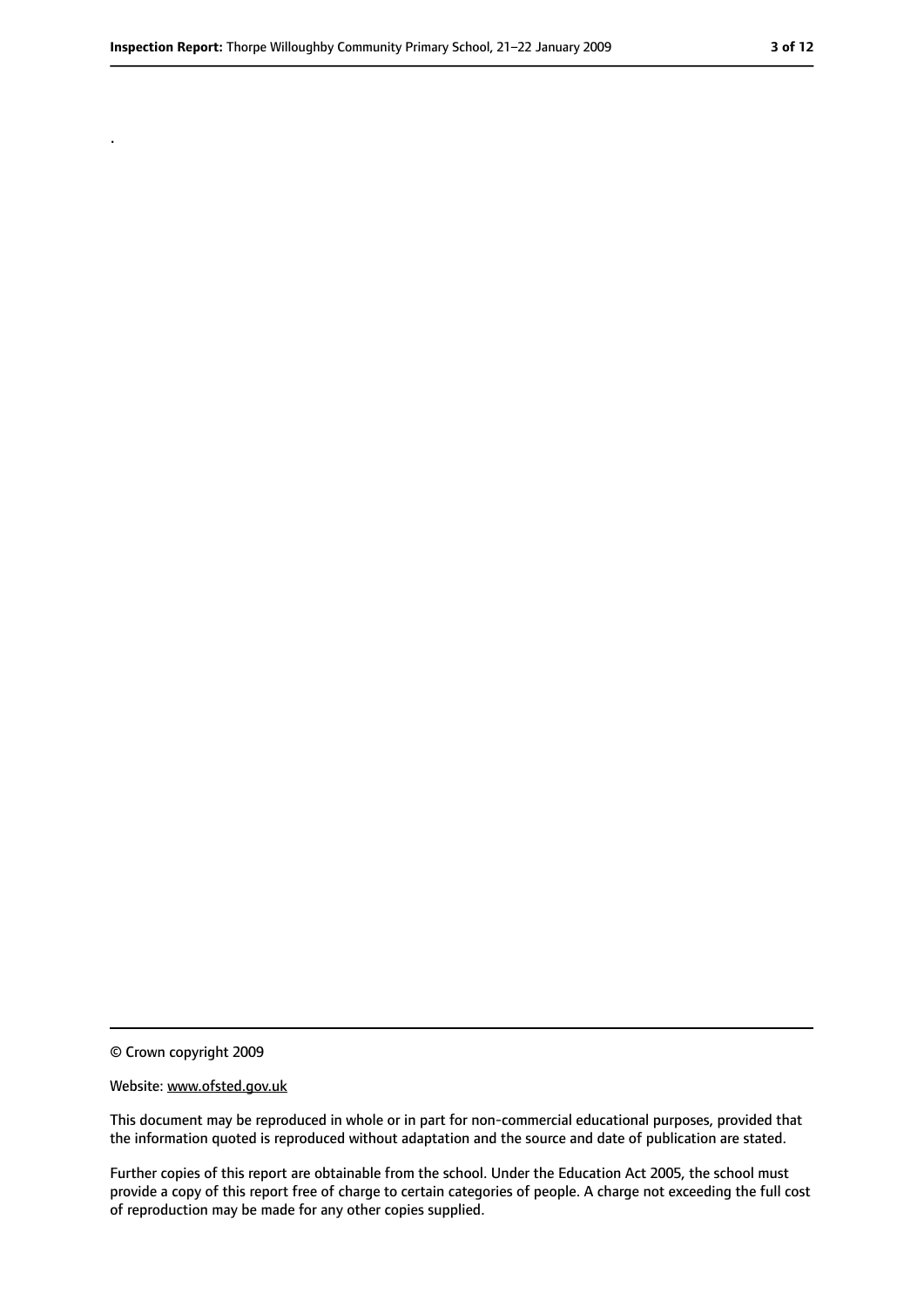# **Introduction**

The inspection was carried out by three Additional Inspectors.

### **Description of the school**

The school is average in size. Most of the pupils are of White British heritage. A small but growing percentage come from the Traveller Community and are of Gypsy/Roma heritage. The proportion of pupils entitled to free school meals is well below average. The proportion of pupils with learning difficulties and/or disabilities is below average. The Early Years Foundation Stage (EYFS) provision is for children in Reception and in a mixed Reception/Year 1 class. The school has received a local authority Inclusion Mark, Leading Aspect Award, Healthy Schools status and the Activemark.

There is an independently managed childcare centre on the school site. This provision was inspected separately and receives a separate report.

### **Key for inspection grades**

| Grade 1 | Outstanding  |
|---------|--------------|
| Grade 2 | Good         |
| Grade 3 | Satisfactory |
| Grade 4 | Inadequate   |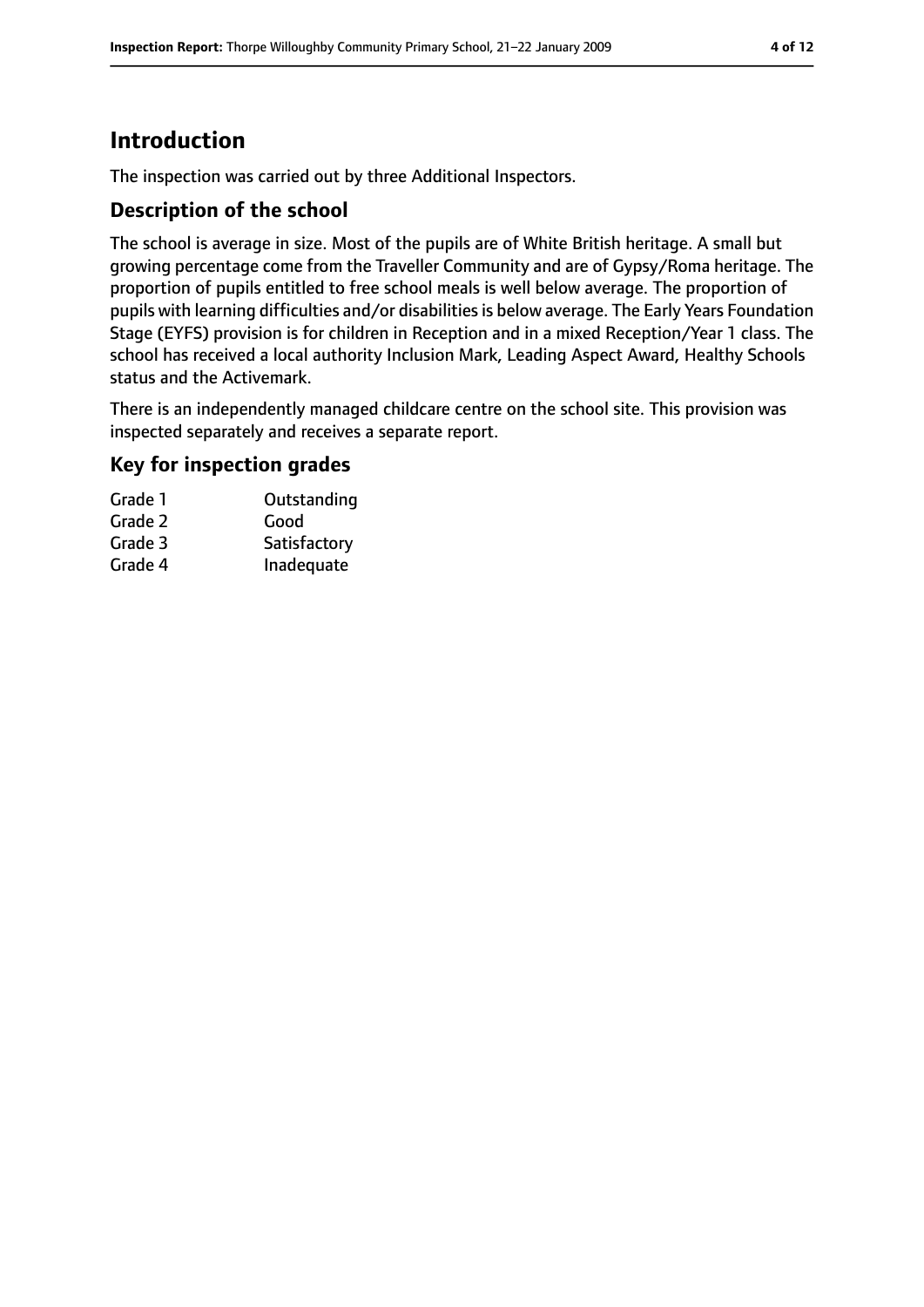# **Overall effectiveness of the school**

#### **Grade: 3**

This is a satisfactory school with many good features. It enjoys the overwhelming support of parents who rightly appreciate its happy, inclusive ethos and the good quality care and guidance their children receive. The school works exceptionally well with local authority supportservices, the Traveller education service, the childcare centre, the church, local schools and parents to promote pupils' welfare. These links contribute effectively to good community cohesion. However, when planning improvements, the leadership and management focuses too much on what it provides rather than pupils' achievements and the standards they reach.

Pupils' achievement is satisfactory. Children enter Reception with levels of skills and knowledge that are below those typical for their age, particularly in their language development. They make good progress and enter Year 1 with skills that are in line with national expectations. Progress from Year 1 to Year 6 is satisfactory. Standards at the end of Year 2 and Year 6 are average. Pupils with learning difficulties and/or disabilities make as much progress as other pupils because of the well planned support they receive from conscientiousteaching assistants. This satisfactory achievement is due to the fact that, until recently, pupils' progress was not being monitored often enough or with sufficient rigour. Consequently, less able and more able pupils did not always make as much progress as they should have done. An improved system for checking pupils' progress was put into place in September 2008. Pupils' progress is now frequently, formally checked and regular discussions between senior staff and class teachers about the progress being made by their pupils have been established. As it is recent, this information is not yet being used in a strategic way, by senior staff, to check and promote pupils' achievement and to check the school's own evaluation of its performance.

Teaching is satisfactory, although lessons seen during the inspection were good. There is a good balance of lively teaching to the whole class with sufficient time for pupils to work at their well planned, interesting activities. The new arrangementsfor checking pupils' achievement are beginning to result in improved progress, are showing signs of more rapid progress. Curriculum planning now provides well for the teaching of basic skills and information and communication technology (ICT). The planning makes learning interesting by making links between subjects and providing practical activities. These enhance the pupils' enjoyment and learning. Pupils, of all abilities and backgrounds, receive high levels of pastoral care and good academic guidance. As a result, they enjoy school and feel safe and secure. They grow in self-confidence and self-esteem and their personal development is good. Through the school council, links with village activities and through taking on such responsibilities as listening to younger pupils read, and playground 'ambassadors', pupils make a good contribution to the community.

The leadership and management of the school are satisfactory and improving.

However, planning for school improvement does not yet take sufficient account of pupils' achievement or the standards they reach, and targets are not used well enough to measure the impact of planned initiatives. Nevertheless, the determination of enthusiastic staff to improve achievement, the early signs of more rapid progress, the dramatic rise in language skills in Reception and now Year 1 and the good teaching and curriculum seen during the inspection indicate the school's good capacity for further improvement.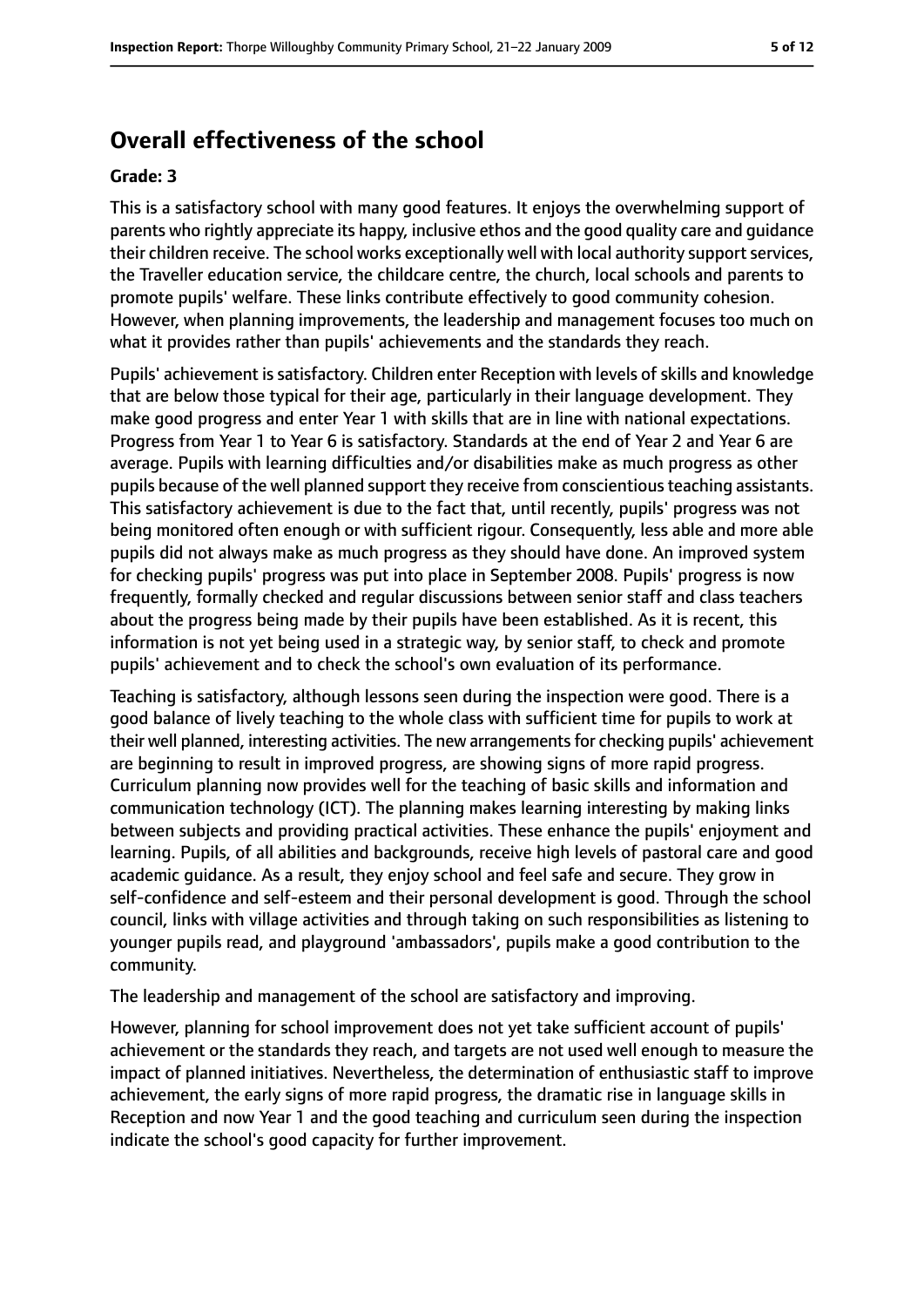### **Effectiveness of the Early Years Foundation Stage**

#### **Grade: 2**

As a result of excellent relationships with parents and outside agencies, good induction procedures, clear routines, and warm relationships, children settle in quickly and make good progress in their learning, especially in personal development. Language development, which was a weaker area, is now improving rapidly because of the new method of teaching phonics. Staff observe and check children's progress and use the information to plan short, adult-led activities which are enjoyed and which enhance learning. Adults interact well with the children encouraging conversation, addressing misconceptions, checking learning and promoting children's curiosity. There is a good balance between activities children choose themselves and those led by adults. The provision for outdoor activities is limited, particularly for the children in the mixed Reception/Year 1 class. Plans are in hand to rectify this situation. Leadership is good, giving the children's welfare a high priority. Children are well prepared for the next stage of their education. Transition into Year 1 is seamless and those children, who need to, are able to continue to benefit from a Reception curriculum. The leader is able to talk about the children in detail. However, there is less confidence when talking about the progress of cohorts, trends and how these contribute to the general picture of achievement and standards across the school.

### **What the school should do to improve further**

- Make use of the recent assessment information to improve pupils' achievement and to check the school's self-evaluation.
- Ensure achievement and standards are a key priority when planning school improvements and use measureable targets to check the effectiveness of those initiatives.

A small proportion of the schools whose overall effectiveness is judged satisfactory but which have areas of underperformance will receive a monitoring visit by an Ofsted inspector before their next section 5 inspection.

# **Achievement and standards**

#### **Grade: 3**

Standards at the end of Year 6 are average and achievement for all pupils, including those with learning difficulties and/or disabilities is satisfactory. Standards at the end of Year 6 have been broadly average over the last six years with some variation due to the nature of the cohort. The progress made by pupils in Years 3 to 6 has been satisfactory for four years with the latest, provisional test results for 2008 showing the weakest progress of that period. This helped to alert the school to the need to check the progress made by their pupils more frequently and with much greater rigour. Pupils, in danger of falling behind, are now identified more quickly and provided with the appropriate support. Expectations of what all pupils can achieve are rising and early signs of more rapid progress are encouraging. A new method of teaching phonics wasintroduced in Reception last year. It has had a very beneficial impact on children'slanguage development and is now being introduced into Year 1.

# **Personal development and well-being**

#### **Grade: 2**

The pupils' good personal development is reflected in their good behaviour, positive attitudes to work and the good levels of concentration they display in lessons. Attendance is average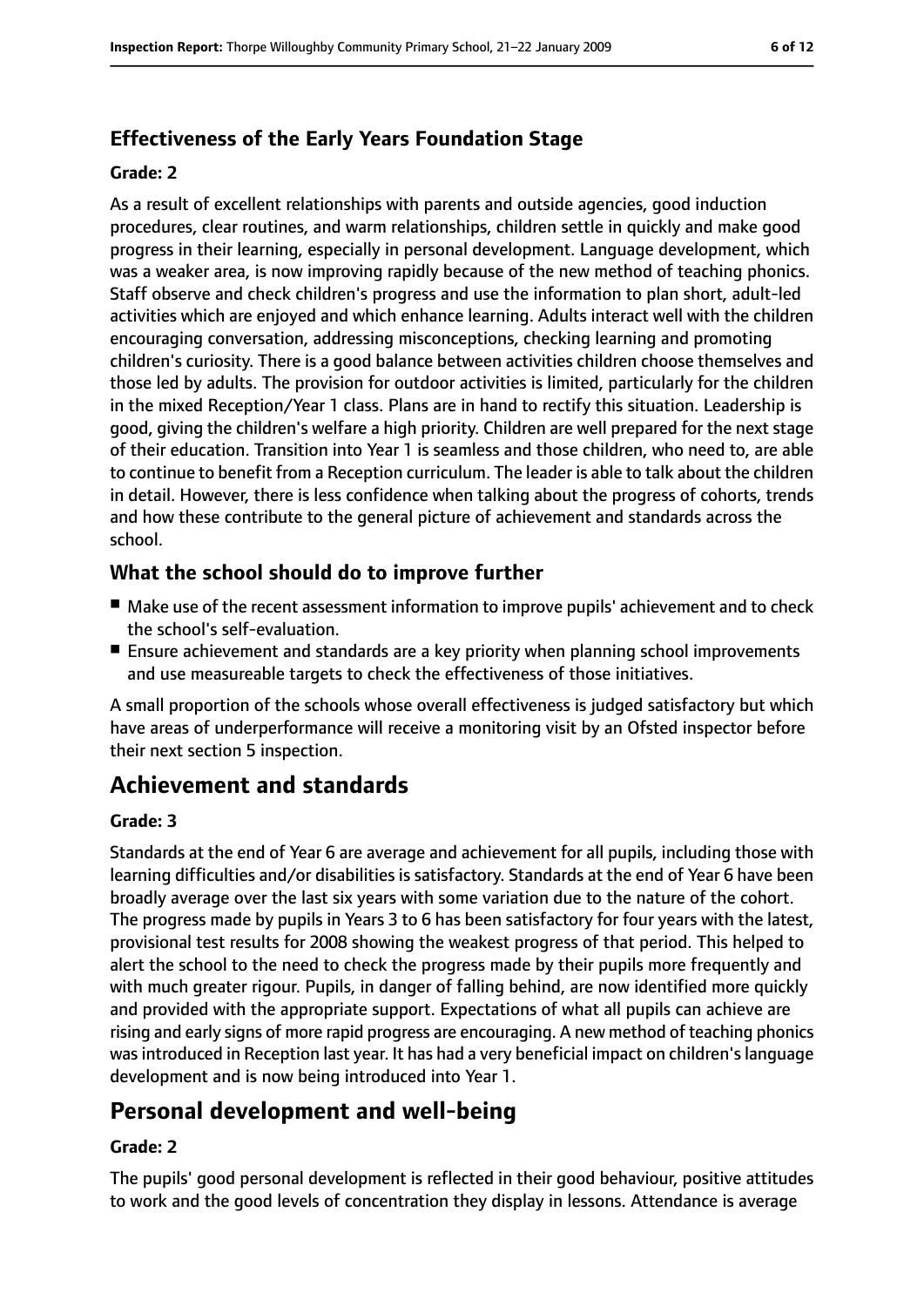overall and most pupils attend well. Relationships with the Traveller community are very good with the result that there is a growing trend amongst these families to limit their travelling times, or to make alternative arrangements, because they value what the school has to offer their children. Spiritual, moral, social and cultural development is good overall. The pupils have a good understanding of healthy living, how to keep themselves safe and of the needs of others. They respond enthusiastically to the many sporting activities available in school. The school council meets regularly and ensures that pupils feel that their views are listened to. Pupils feel confident that they can approach staff for advice or to express any worries. Pupils leave the school as self-disciplined, responsible individuals with good personal and satisfactory academic skills that prepare them satisfactorily for later life.

# **Quality of provision**

### **Teaching and learning**

#### **Grade: 3**

The quality of teaching and learning is improving and good teaching was seen during the inspection. There is early evidence that the rate of pupils' progress is increasing with a corresponding improvement in standards. However, the quality of teaching overall remains satisfactory because the improved progress is recent, not yet secure, and not yet reflected in national test results. Most lessons seen were planned well, with activities varied to meet pupils' needs. The purpose of lessons is always made clear to pupils who are encouraged to make their own assessment of their achievements. The final part of lessons is well used to review and consolidate learning. In some lessons, pupils are not challenged enough because the pace is too slow and there are too few opportunities for pupils to contribute.

### **Curriculum and other activities**

#### **Grade: 2**

As a result of the more intense focus on achievement and standards, the curriculum is now well planned to support pupils' learning of the basic skills of literacy and numeracy. It makes a good contribution to their personal development and understanding of healthy living. Activities increasingly make good links between subjects as in the Year 6 topic on 'Macbeth' which involved work in reading, writing, drama, art and music. Regular visitors to the school include poets, authors and singers and visitors who undertake role play have enlivened history work. Weekly curriculum afternoons, in which pupils rotate round different activities in music, physical education, art and French, take advantage of teachers' individual expertise, thereby enhancing the pupils' motivation and the development of their skills. A wide range of sporting and art based extra-curricular activities are well attended and popular. Following disappointing test results, the needs of more able pupils are being given greater attention. For example, those in Year 6 are receiving focused teaching in English and mathematics one morning a week. This is highly motivating for the pupils and helping to ensure that they reach their full potential. Teachers make good use of ICT facilities to enliven the curriculum. The computer suite is well used but pupils have limited opportunities to develop the skills they have learnt, independently, in the classroom.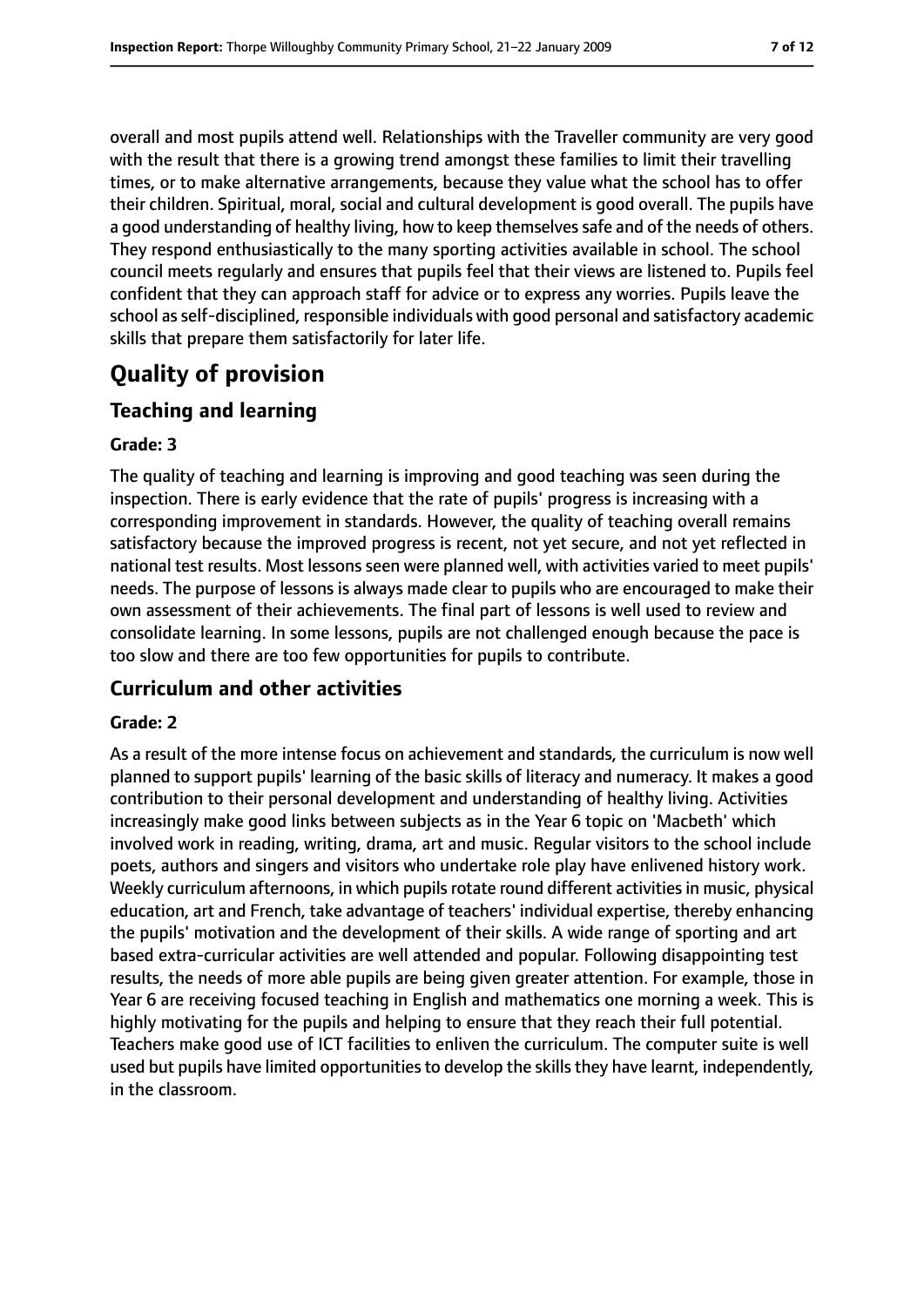### **Care, guidance and support**

#### **Grade: 2**

The high standard of pastoral care that pupils receive contributes well to their good personal development and well-being. Vulnerable pupils or those who are experiencing temporary difficulties are supported well, and helped to manage their behaviour enabling them to play a full part in school life. Very good links with the Traveller education service promote the achievement of children from Traveller families. The requirements for safeguarding pupils are fully met. Although some inconsistencies remain, the academic guidance provided for pupils is good, especially in writing. Lively discussion about the purpose of lessons and individual targets promotes the pupils' understanding of their achievements and how they can improve. The quality of marking is mainly good. The leader of the childcare centre reports that pupils are keen to talk about their homework, which is set regularly, and to work on it before they go home.

# **Leadership and management**

#### **Grade: 3**

The school's many strengths, including a strong commitment to ensuring that pupils from all backgrounds achieve equally well, are underpinned by the tone set by the headteacher and her obvious care for the welfare of her pupils and staff. The school has a satisfactory understanding of its strengths and weaknesses but it is unable to explain why its provision is not yet matched by good achievement and standards. Teaching is regularly monitored but is not judged strongly enough in relation to the progress pupils make over time. The school development plan provides a satisfactory plan of action for improvement. However, not enough use is being made of targets to check how beneficial improvements have been with regard to pupils' progress. The school accepts the need to set more challenging targets and use the improved assessment information, in a strategic way, to check and promote pupils' achievement and to ensure that its self-evaluation is accurate. Subject leaders are given time and resources to develop their role and are becoming increasingly effective. Governors are proud of the school and provide strong support. They are pleased with the new assessment data and believe that it will help them to develop their monitoring role, especially in relation to standards and achievement.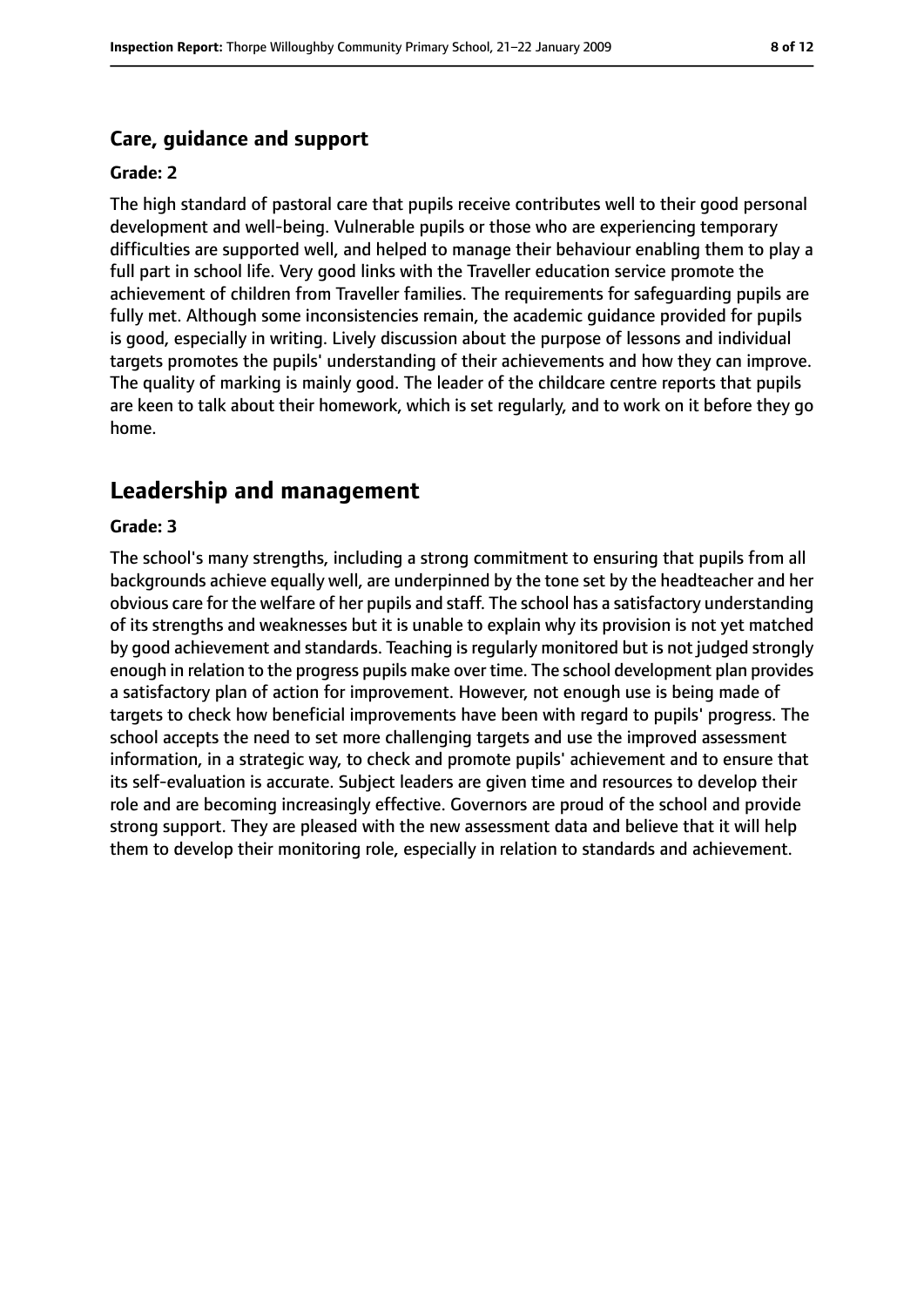**Any complaints about the inspection or the report should be made following the procedures set out in the guidance 'Complaints about school inspection', which is available from Ofsted's website: www.ofsted.gov.uk.**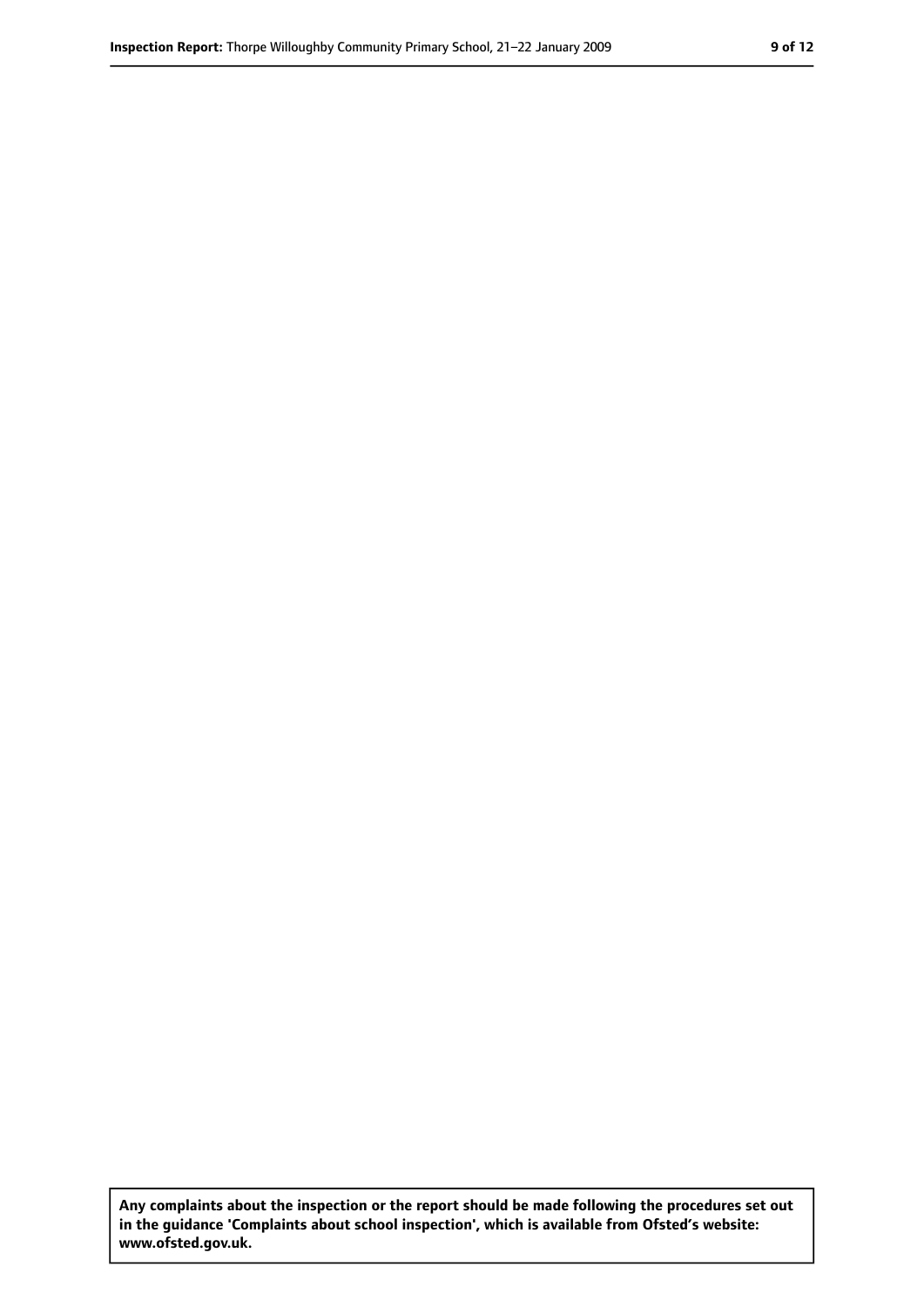# **Inspection judgements**

| Key to judgements: grade 1 is outstanding, grade 2 good, grade 3 satisfactory, and | <b>School</b>  |
|------------------------------------------------------------------------------------|----------------|
| arade 4 inadequate                                                                 | <b>Overall</b> |

### **Overall effectiveness**

| How effective, efficient and inclusive is the provision of<br>education, integrated care and any extended services in meeting the<br>needs of learners? |     |
|---------------------------------------------------------------------------------------------------------------------------------------------------------|-----|
| Effective steps have been taken to promote improvement since the last<br>inspection                                                                     | Yes |
| How well does the school work in partnership with others to promote learners'<br>well being?                                                            |     |
| The capacity to make any necessary improvements                                                                                                         |     |

## **Effectiveness of the Early Years Foundation Stage**

| How effective is the provision in meeting the needs of children in the<br>l EYFS?            |  |
|----------------------------------------------------------------------------------------------|--|
| How well do children in the EYFS achieve?                                                    |  |
| How good are the overall personal development and well-being of the children<br>in the EYFS? |  |
| How effectively are children in the EYFS helped to learn and develop?                        |  |
| How effectively is the welfare of children in the EYFS promoted?                             |  |
| How effectively is provision in the EYFS led and managed?                                    |  |

### **Achievement and standards**

| How well do learners achieve?                                                                               |  |
|-------------------------------------------------------------------------------------------------------------|--|
| The standards <sup>1</sup> reached by learners                                                              |  |
| How well learners make progress, taking account of any significant variations<br>between groups of learners |  |
| How well learners with learning difficulties and/or disabilities make progress                              |  |

<sup>&</sup>lt;sup>1</sup>Grade 1 - Exceptionally and consistently high; Grade 2 - Generally above average with none significantly below average; Grade 3 - Broadly average to below average; Grade 4 - Exceptionally low.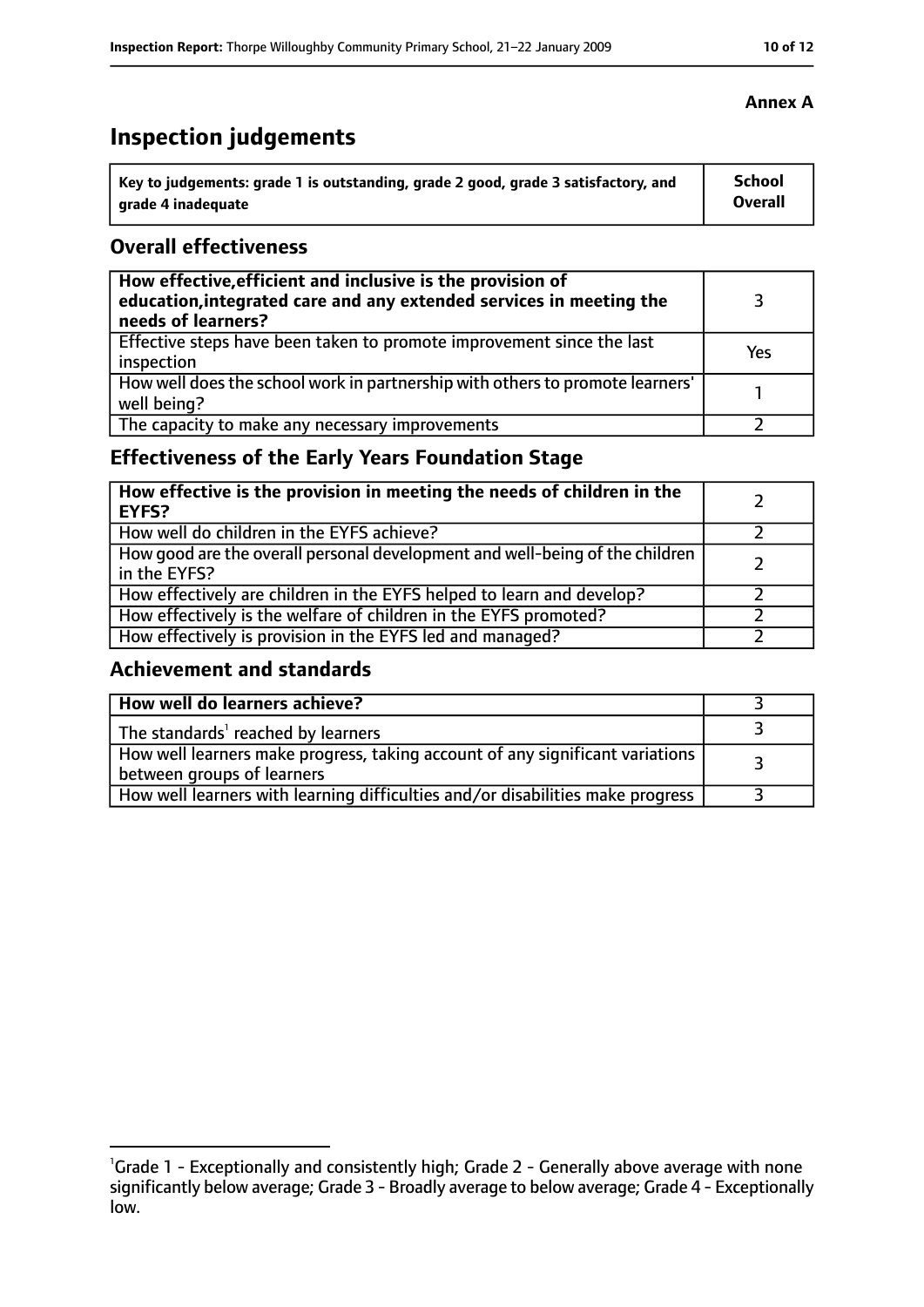# **Personal development and well-being**

| How good are the overall personal development and well-being of the<br>learners?                                 |  |
|------------------------------------------------------------------------------------------------------------------|--|
| The extent of learners' spiritual, moral, social and cultural development                                        |  |
| The extent to which learners adopt healthy lifestyles                                                            |  |
| The extent to which learners adopt safe practices                                                                |  |
| The extent to which learners enjoy their education                                                               |  |
| The attendance of learners                                                                                       |  |
| The behaviour of learners                                                                                        |  |
| The extent to which learners make a positive contribution to the community                                       |  |
| How well learners develop workplace and other skills that will contribute to<br>their future economic well-being |  |

# **The quality of provision**

| How effective are teaching and learning in meeting the full range of<br>learners' needs?              |  |
|-------------------------------------------------------------------------------------------------------|--|
| How well do the curriculum and other activities meet the range of needs and<br>interests of learners? |  |
| How well are learners cared for, quided and supported?                                                |  |

## **Leadership and management**

| How effective are leadership and management in raising achievement<br>and supporting all learners?                                              |     |
|-------------------------------------------------------------------------------------------------------------------------------------------------|-----|
| How effectively leaders and managers at all levels set clear direction leading<br>to improvement and promote high quality of care and education |     |
| How effectively leaders and managers use challenging targets to raise standards                                                                 | 3   |
| The effectiveness of the school's self-evaluation                                                                                               | 3   |
| How well equality of opportunity is promoted and discrimination eliminated                                                                      |     |
| How well does the school contribute to community cohesion?                                                                                      |     |
| How effectively and efficiently resources, including staff, are deployed to<br>achieve value for money                                          | 3   |
| The extent to which governors and other supervisory boards discharge their<br>responsibilities                                                  | 3   |
| Do procedures for safequarding learners meet current government<br>requirements?                                                                | Yes |
| Does this school require special measures?                                                                                                      | No  |
| Does this school require a notice to improve?                                                                                                   | No  |